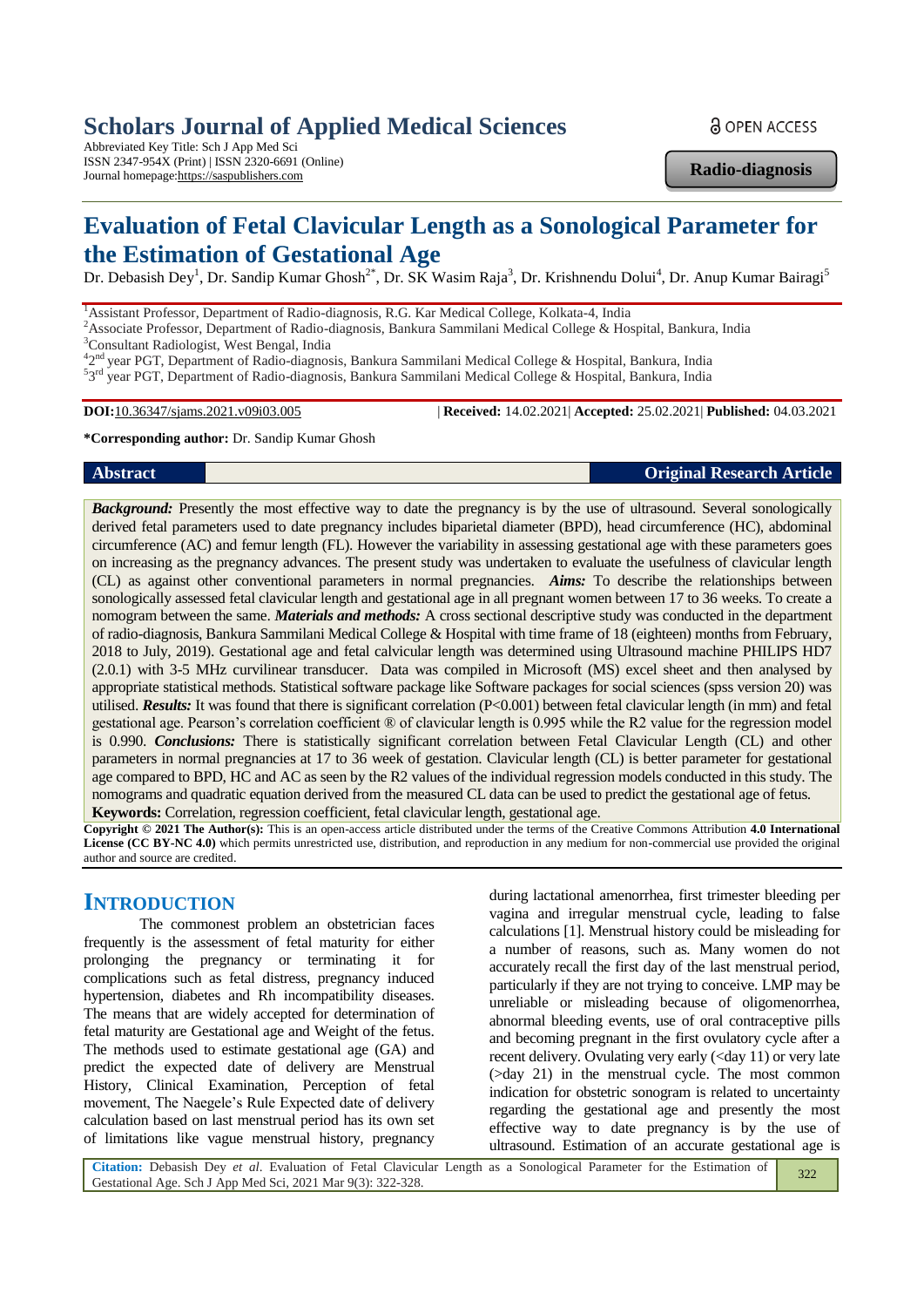pivot and pillar for management of pregnancies especially high risk cases. Most of the ultrasound based screening tests, biochemical tests, serological tests are being carried at a specific gestational age, during pregnancy. Accurate measurement of gestational age of fetus, major congenital anomalies, fetal well-being and maturity all have become possible due to the availability of ultrasound [2, 3]. Ultrasonography helps in evaluating the duration of pregnancy based on measurement of fetus, using size as an indirect indicator of menstrual age. Among the various biometric indices for fetal gestational age estimation, most commonly used is Hadlock based composite gestational age assessment from biparietal diameter (BPD), head circumference (HC), abdominal circumference (AC), and femur length (FL) [4-6]. A major advantage of fetal biometry using ultrasonography is the prenatal diagnosis of various congenital anomalies [7]. However the above mentioned Hadlock based biometric indices shows variable results in cases of engaged head, macrosomia and congenital anomalies and variability in assessing the gestational age with these parameters goes on increasing with increasing gestational age [8-13].. Ultrasonographic measurements of many fetal osseous structures have been widely used in the last two decades in order to determine gestational age (GA), and to evaluate fetal growth and development [14-16]. Recently nomograms for other osseous structures, such as the clavicle, foot length, mandible, sacrum, scapula, vertebral arch and iliac bone have been established and suggested for use in the evaluation of GA and fetal growth. Measurement of the clavicle is of special interest since it permits not only the estimation of gestational age, but also the detection of severe congenital anomalies such as Cleidocranial dysplasia, Holt-Oram syndrome, Melnick-Needles syndrome and others [17-24]. Measurement of the clavicle by ultrasonography is easily obtainable. The aim of the present study is to predict GA as an adjunct for cases with positional problems that make measurement of some parameters such as FL, difficult and/or fetus with abnormal cranial shape or a deeply engaged fetal head in which proper measurement of BPD can often be difficult. This cross sectional descriptive study has been conducted emphasising on evaluating easily measurable clavicular length as a parameter for gestational age determination, taking subjects from both second and third trimesters into account. Two primary ossification center of clavicle appear on 5-6 weeks of gestation and fuse together about one week later [25], which makes it easy to visualize on ultrasound. With this background the present study was undertaken to determine the correlation between fetal clavicular length and gestational age.

# **MATERIALS AND METHODS**

A cross sectional descriptive study was conducted in the department of radio-diagnostic B.S.M.C. & H. with time frame of 18 (eighteen) months from February, 2018 to July, 2019). 200 willing pregnant women in 2nd and 3rd trimester between the ages of 18 to 35 years were taken arbitrarily. Study was approved by institutional ethics committee and consent

was obtained from all study participants. Gestational from 17 to 36 were included in the study. After completion of the PNDT formalities ultrasound was performed on Philips (Model no of the Ultrasonography Machine is HD7- 2.0.1) machine using a 3.5 MHz curvilinear transducer. The fetus was first observed for viability and gross anatomical defects, thereafter average gestational age was estimated using Hadlock's formula from established fetal biometric indices like abdominal circumference (AC), head circumference (HC), Femur length (FL), biparietal diameter (BPD) and at the same time fetal clavicular length was measured on axial section from medial end to the lateral end of clavicle as end points. Lengths were measured by fixing electronic calipers at the two end points of clavicle on the axial section. Three measurements were taken in millimeters and its average was recorded in data sheet for data analysis.

# **EXCLUSION CRITERIA**

a) Mothers with irregular menstrual cycle

b) Oligohydramnios or Polyhydramnios

- c) Multiple pregnancies
- d) Gross maternal obesity

e) Gestational diabetes mellitus or other endocrinopathies

f) Pre-eclamsia

g) Maternal cardiac anomalies

- h) Mothers not giving consent
- i) Mothers on ovulation induction drugs

Data was compiled in Microsoft (MS) excel sheet and then analysed by appropriate statistical methods. Pearson's correlation coefficient and regression coefficient was used to establish relationship between input and outcome variables e.g. between gestational age and Clavicular length as well as between gestational age and other fetal biometric indices. Significance level is at p value  $\langle 0.05 \rangle$  at two tails. Statistical software package like Software packages for social sciences (spss version 20) was utilised.

# **RESULTS**

Clavicular length gives a reliable cstimate of fetal gestational age. We calculated Pearson's correlation between gestational ages determined by hadlock formula with the fetal clavicular length (Table 2). There was appositive correlation between mean clavicular length & gestational age determined from hadlocks based BPD, FL, AC & HC ( $p<0.001$ ). The relationship between gestational age and mean fetal clavicular length is positively correlated with Pearson's correlation coefficient value of 0.995 and a significance of  $(p<0.001)$  as shown in Table 2. Table-2 also illustrates an exteremely strong correlation with other variables as well like with AC ( $r=0.992$ ), HC ( $r=0.994$ ),  $BPD(r=0.992)$ , FL (r=0.996). Scatter plots were drawn between gestational age (independent variable) and clavicular length (dependent variable) to depict the best

© 2021 Scholars Journal of Applied Medical Sciences | Published by SAS Publishers, India 323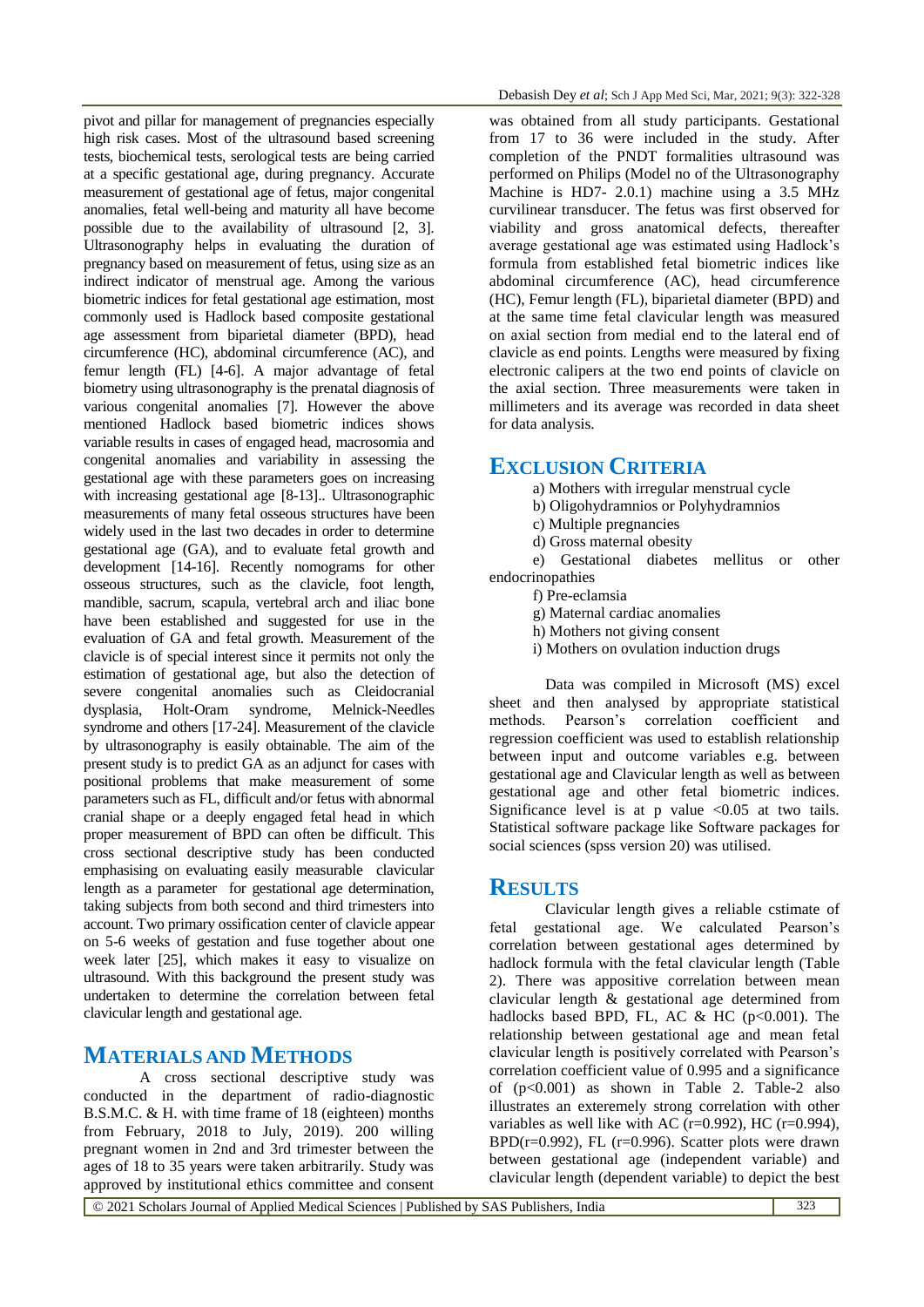fit line, linear regression equation, its slope and intercept (fig 4). We can seen from the graph of figure 1 that a statistically significant linear relationship was established between clavicular length and gestational

age. The regression equation being. Gestational age =  $2.110 + 1.001*$  clavicular length. Where,  $2.110 = Y$ intercept, 1.001 = Slope, Pearsons correlation Coefficient (r) =  $0.995$ .

# **FIGURES AND TABLES**

| GA(Wks) | Mean(mm) | <b>SD</b> | <b>Median</b> | Range | <b>Minimum</b> | <b>Maximum</b> |
|---------|----------|-----------|---------------|-------|----------------|----------------|
| 17      | 15.92    | 0.35      | 16.0          | 1.1   | 15.3           | 16.4           |
| 18      | 16.43    | 0.33      | 16.4          | 1.1   | 15.9           | 17.0           |
| 19      | 17.83    | 0.45      | 17.9          | 1.4   | 17.1           | 18.5           |
| 20      | 18.34    | 0.42      | 18.3          | 1.3   | 17.9           | 19.2           |
| 21      | 19.05    | 0.54      | 19.0          | 1.9   | 18.3           | 20.2           |
| 22      | 20.16    | 0.39      | 20.2          | 1.3   | 19.3           | 20.6           |
| 23      | 20.94    | 0.55      | 20.9          | 1.8   | 19.9           | 21.7           |
| 24      | 22.48    | 0.68      | 22.1          | 1.9   | 21.6           | 23.5           |
| 25      | 23.27    | 0.32      | 23.3          | 1.9   | 22.8           | 23.7           |
| 26      | 23.97    | 0.34      | 24.0          | 1.2   | 23.1           | 24.3           |
| 27      | 25.16    | 0.62      | 25.3          | 2.0   | 24.1           | 26.1           |
| 28      | 26.12    | 0.41      | 26.1          | 1.2   | 25.6           | 26.8           |
| 29      | 27.44    | 0.35      | 27.4          | 1.0   | 27.0           | 28.0           |
| 30      | 28.34    | 0.46      | 28.3          | 1.7   | 27.4           | 29.1           |
| 31      | 29.35    | 0.86      | 29.6          | 2.2   | 27.9           | 30.8           |
| 32      | 30.63    | 0.41      | 30.6          | 1.1   | 30.1           | 31.2           |
| 33      | 31.16    | 0.42      | 31.1          | 1.4   | 30.5           | 31.9           |
| 34      | 32.51    | 0.50      | 32.6          | 1.7   | 31.4           | 33.1           |
| 35      | 33.49    | 0.36      | 33.6          | 1.2   | 32.8           | 34.0           |
| 36      | 34.34    | 0.39      | 34.4          | 1.1   | 33.8           | 34.9           |

**Table-1: Distribution of participants according to fetal clavicular length and duration of gestational age**

**Table-2: Results of correlation analysis between individual parameters and gestational age Correlations**

| FL        |                            | <b>BPD</b>   | HC        | AC        | <b>GA</b> | CL           |               |
|-----------|----------------------------|--------------|-----------|-----------|-----------|--------------|---------------|
| FL        | Pearson Correlation        | $\mathbf{1}$ | $.995***$ | $.996***$ | $.996***$ | $.996***$    | $***$<br>.991 |
|           | Sig. (2-tailed)            |              | < .001    | < .001    | < 0.001   | < .001       | < .001        |
|           | N                          | 200          | 200       | 200       | 200       | 200          | 200           |
| <b>BP</b> | <b>Pearson Correlation</b> | $.995***$    | 1         | $.997***$ | $.993***$ | $.992***$    | $.986^{**}$   |
| D         | Sig. (2-tailed)            | < .001       |           | < .001    | < .001    | < .001       | < .001        |
|           | N                          | 200          | 200       | 200       | 200       | 200          | 200           |
| HC        | <b>Pearson Correlation</b> | $.996***$    | $.997***$ | 1         | $.995***$ | $.994***$    | $.989***$     |
|           | Sig. (2-tailed)            | < .001       | < .001    |           | < .001    | < .001       | ${<}001$      |
|           | N                          | 200          | 200       | 200       | 200       | 200          | 200           |
| AC        | <b>Pearson Correlation</b> | $.996***$    | $.993***$ | $.995***$ | 1         | $.992***$    | $.994***$     |
|           | Sig. (2-tailed)            | < 0.001      | < 0.001   | < .001    |           | < .001       | < .001        |
|           | N                          | 200          | 200       | 200       | 200       | 200          | 200           |
| GA.       | <b>Pearson Correlation</b> | $.996***$    | $.992***$ | $.994***$ | $.997***$ | $\mathbf{1}$ | $.996***$     |
|           | Sig. (2-tailed)            | < .001       | < .001    | < .001    | < .001    |              | < .001        |
|           | N                          | 200          | 200       | 200       | 200       | 200          | 200           |
| CL        | <b>Pearson Correlation</b> | $.991$ **    | $.986***$ | $.989***$ | $.994***$ | $.995***$    | 1             |
|           | Sig. (2-tailed)            | < .001       | < .001    | ${<}001$  | < .001    | < .001       |               |
|           | N                          | 200          | 200       | 200       | 200       | 200          | 200           |

\*\*. Correlation is significant at the 0.01 level (2-tailed).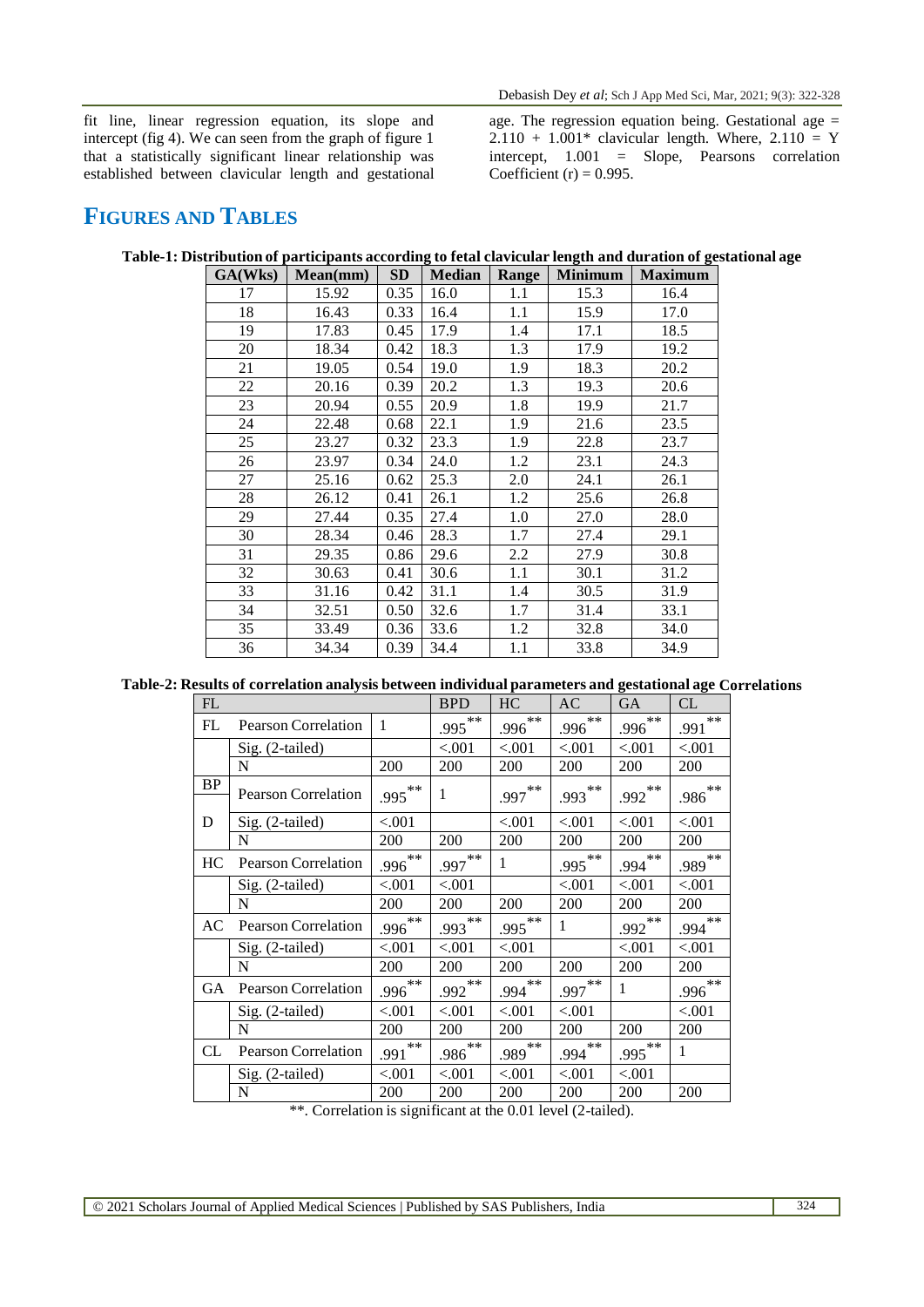| age between present and past studies |                                             |                                       |                |       |  |  |  |  |  |
|--------------------------------------|---------------------------------------------|---------------------------------------|----------------|-------|--|--|--|--|--|
| <b>STUDY</b>                         | <b>LINEAR REGRESSION</b><br><b>EQUATION</b> | <b>REGRESSION</b><br><b>COEFFIENT</b> | <b>P VALUE</b> | $R^2$ |  |  |  |  |  |
| <b>Present Study</b>                 | $Y = 2.110 + 1.001*X$                       | 0.995                                 | < 0.001        | 0.990 |  |  |  |  |  |
| Shaul Yarkoni et. al. [26]           | $Y = 3.717 + 0.827 * X$                     | 0.816                                 | < 0.001        | 0.807 |  |  |  |  |  |
| Fazil Avci et al. [27]               | $Y = 2.49 + 0.93*X$                         | 0.965                                 | < 0.001        | 0.930 |  |  |  |  |  |
| $r^{28}$<br>Sherer DM et al.         | $Y = -0.41 + 0.83 * X$                      | 0.973                                 | < 0.001        | 0.960 |  |  |  |  |  |

**Table-3: Comparison of intercept and regression coefficient of linear equation of clavicular length with gestational age between present and past studies**

#### **Table-4: Regression analysis between fetal clavicular length and average fetal gestational age (Table 3A to 3C) Table-3A b**

|                            | <b>Model Summary</b> |                 |                 |                                                  |                          |           |        |     |               |  |  |
|----------------------------|----------------------|-----------------|-----------------|--------------------------------------------------|--------------------------|-----------|--------|-----|---------------|--|--|
|                            |                      |                 |                 | <b>Std. Error</b>                                | <b>Change Statistics</b> |           |        |     |               |  |  |
| Model R<br><b>R</b> Square |                      | <b>Adjusted</b> | of the          | df2<br><b>R</b> Square<br>df1<br><b>F</b> Change |                          |           | Sig. F |     |               |  |  |
|                            |                      |                 | <b>R</b> Square | <b>Estimate</b>                                  | <b>Change</b>            |           |        |     | <b>Change</b> |  |  |
|                            | $0.995^{\rm a}$      | 0.990           | 0.990           | 0.48624                                          | 0.990                    | 28049.092 |        | 198 | 0.000         |  |  |

a. Predictors: (Constant), CL

b. Dependent Variable: GA

| <b>Sum of Model Squares</b> |                         |          | df  | <b>Mean Square</b> |           | Sig.              |  |  |
|-----------------------------|-------------------------|----------|-----|--------------------|-----------|-------------------|--|--|
|                             | Regression   $6631.666$ |          |     | 6631.666           | 28049.092 | .000 <sup>b</sup> |  |  |
|                             | 46.813<br>Residual      |          | 198 | .236               |           |                   |  |  |
|                             | Total                   | 6678.480 | 199 |                    |           |                   |  |  |
| a. Dependent Variable: GA   |                         |          |     |                    |           |                   |  |  |

b. Predictors: (Constant), CL

| Table-3C |
|----------|
|----------|

| <b>Model</b>  |       | <b>Unstandardized</b><br><b>Coefficients</b> | <b>Standardized</b><br><b>Coefficients</b> |         | Sig. | 95.0% Confidence<br><b>Interval for B</b> |                              |
|---------------|-------|----------------------------------------------|--------------------------------------------|---------|------|-------------------------------------------|------------------------------|
|               | B     | Std.<br><b>Error</b>                         | <b>Beta</b>                                |         |      | Lower<br><b>Bound</b>                     | <b>Upper</b><br><b>Bound</b> |
| (Constant) CL | 2.110 | 0.154                                        |                                            | 13.695  | .000 | 1.807                                     | 2.415                        |
|               | .001  | 0.006                                        | 0.995                                      | 167.479 | .000 | .989                                      | 1.012                        |

From above tables linear regression equation for this study obtained is y  $(GA) = 1.001 \times CL + 2.110$  [y=mx+c] and plotted on graph paper.



**Fig-1: Linear regression equation of CL & GA**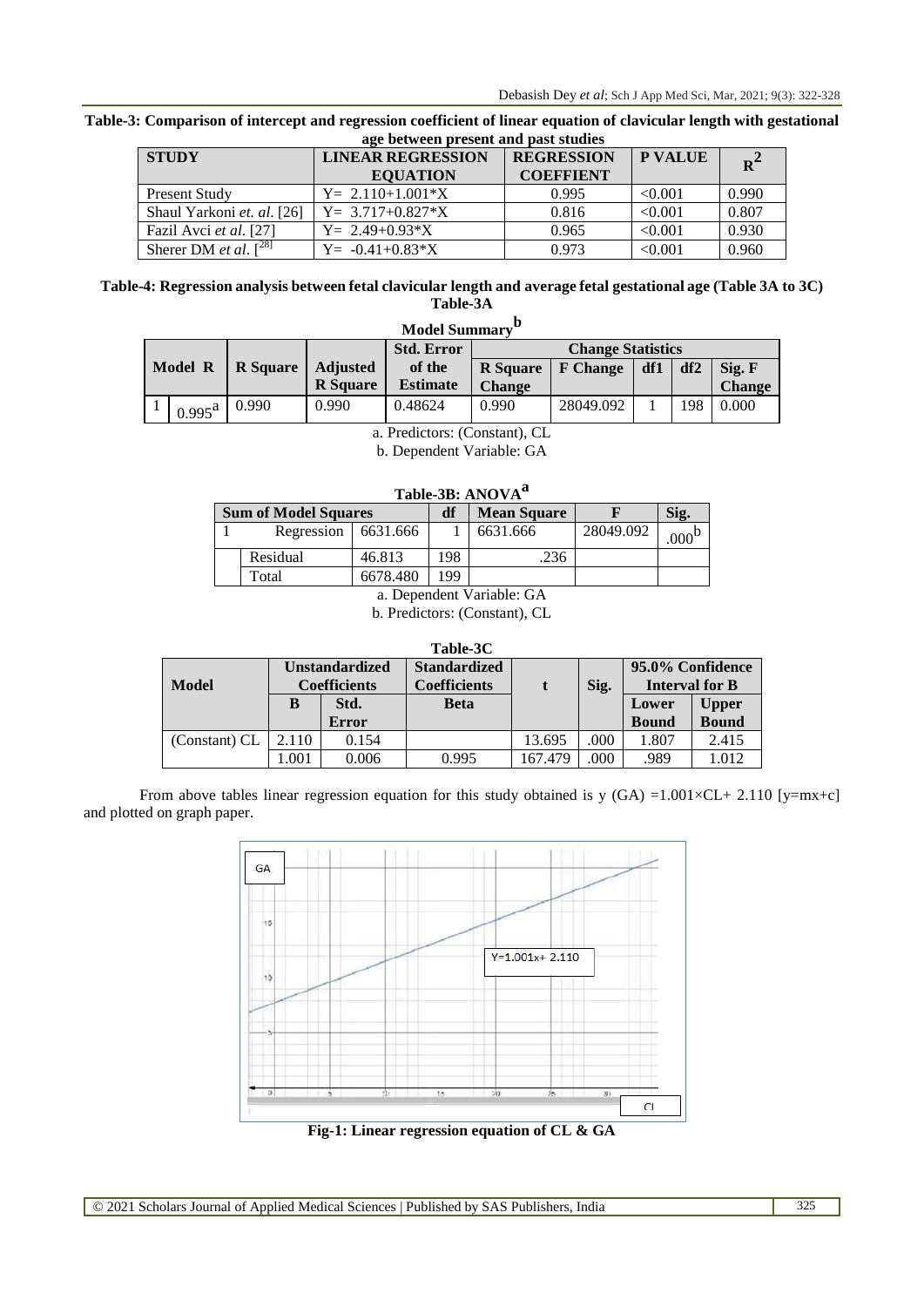

**Fig-2: Ultrasonographic measurement of Clavicular Length as seen using curvilinear transducer**

Debasish Dey *et al*; Sch J App Med Sci, Mar, 2021; 9(3): 322-328



**Fig-3: Bilateral Clavicles**



**Fig-4: Relationships between clavicular length (mm) and gestational age (weeks)**

#### **Indentations and equations**

Regression equation for determination of gestational age using clavicular length is found to be Y=2.110+ 1.001\*X, where Y=Fetal gestational age in weeks,  $2.11 = Y$  intercept,  $1.001 =$  slope and X= fetal clavicular length.

## **DISCUSSION**

The determination of gestational age is important in obstetric for management of pregnancy and evaluation of fetal development. Higher perinatal mortality has been reported in patients whose expected date of delivery is not known. An error in the GA

estimation can result in prematurity and post maturity. Extremes of fetal growth contribute disproportionately to overall perinatal and infant morbidity and mortality. Accurate gestational dating is of paramount importance and the cornerstone of management of pregnancies. Among the various clinical criteria, Last Menstrual Period (LMP) preceded by normal cycle is known to best correlate with the gestational age but it is not reliable when a woman is not sure about her last menstrual period. Ultrasonography is routinely used for dating of pregnancy. For dating of pregnancies CRL is the best parameter. The other biometric parameters used for gestational age assessment are BPD, HC, AC and

© 2021 Scholars Journal of Applied Medical Sciences | Published by SAS Publishers, India 326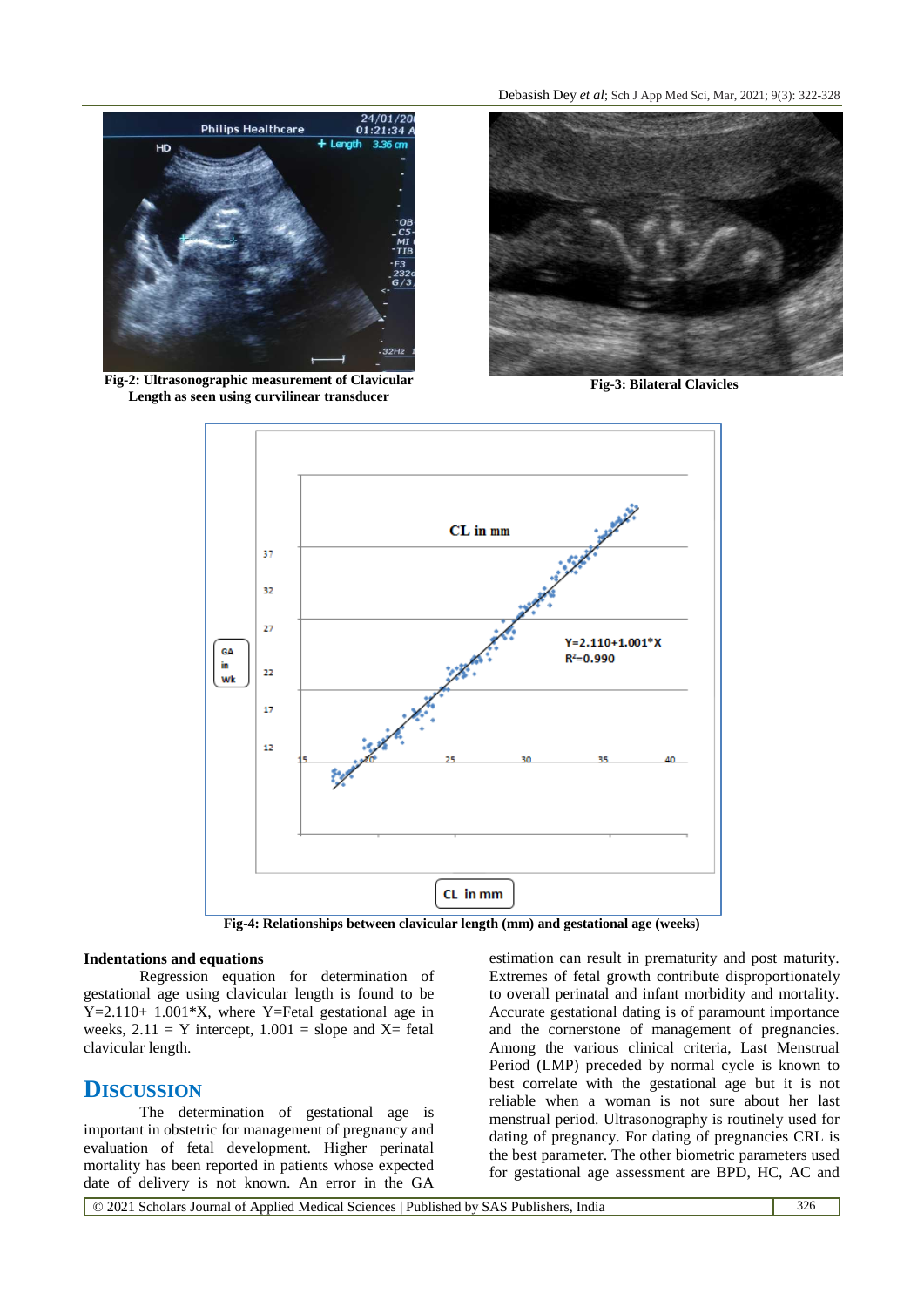FL. However each of these parameters has their own limitations. Clavicular length is another new and unique parameter, well established as a reliable parameter for estimating the duration of gestation and it is consistently superior in predicting GA in both singeton and twin pregnancy. The fetal clavicle is a consistently identifiable anatomic structure and landmark that has previously been proven to provide a reproducible plane for measurement using ultrasonography. Measurement of the clavicle is of special interest since it permits not only the estimation of gestational age, but also the detection of severe congenital anomalies such as Cleidocranial dysplasia, Holt-Oramsyndrome, Melnick-Needles syndrome and others [19-26]. Measurement of the clavicle by ultrasonography is easily obtainable. We compared the intercept and regression coefficient (slope) between previous and present study as illustrated in table 2. In present study done on 200 pregnant mothers we got a linear regression equation  $Y = 2.110+1.001*X$  and pearson's correlation coefficient of 0.995 as compared to Shaul Yarkoni *et al*. done on 85 singleton fetus with a linear regression equation of  $Y=3.717+0.827*K$  and R2 of 0.807. Our study showed comparatively stronger correlation between gestational age and clavicular length in comparison to both the studies of Shaul Yarkoni *et al*. [26], Fazil Avei *et al*. [27] and Sherer DM *et al*. [28] done previously. In future an average gestational can be computed by taking all biometric indices into account including clavicular length.

## **ACKNOWLEDGEMENTS**

The authors hereby acknowledges Dr. Sumanta Kumar Mandal (Professor), Dr. Rikta Mallik (Associate Professor)., Dr. Bindu Bikash Srimani (RMO), Dr. Runu Dhar (RMO), for their extensive support, Dr. Dipankar Dey, Dr. Dipta Mandal, Dr. Nitish Kr Layek, Dr. Salma Nasrin, Dr. SK. Ajimmuddin and Dhananjay Pramanik and last but not the least the pregnant mothers themselves who were all extremely pivotal and cooperative throughout the study period.

## **REFERENCES**

- 1. Mahendru AA, Wilheim-Benartzi CS, Wilkinson IB, Mc Eniery CM, Johnson S, Lees C. Gestational length assignment based on last menstrual period,first trimester crown-rump length,ovulation and implantation timing. Arch Gynecol Obstet. 2016; 294(4):867-76.
- 2. Kalish R B, Chervenak FA. Sonographic determination of gestational age. Ultrasound Rev Obstet Gynecol. 2005; 5:254-8.
- 3. Nguyen TL, Engholm G, Moller H. Evaluation of ultrasound-estimated date of delivery in 17450 spontaneous singleton births:do we need modify Naegele's rule?.Obstetrics and Gynecology. 1999;14(1):23-8.
- 4. Degani S. Fetal biometry: clinical, pathological and technical considerations. Obstet Gynecol Surv.

2001; 56:159-67.

- 5. Hohler CW. Ultrasound estimation of gestational age. Clin Obstet Gynecol. 1984;27(2):314-26.
- 6. Lerner JP. Fetal growth and wellbeing. Obstet Gynecol Clin North Am. 2004; 31:159-76.
- 7. Filly RA, Golbus MS, Carey JC, Hall JG. Shortlimbed dwarfism: ultrasonographic diagnosis by mensuration of fetal femoral length. Radiology1981; 138(3): 653-6.
- 8. Hadlock FP, Deter RL, Harrist RB, Park SK. Fetal abdominal circumference as a predictor of menstrual age.AJR Am J Roentgenol 1982;139(2):367-70.
- 9. Hadlock FP, Deter RL, Harrist RB, Park SK. Fetal biparietal diameter: a critical re- evaluation of the relation to menstrual age by means of realtime ultrasound. Ultrasound Med. 1982;1(3):97-104.
- 10. Hadlock FP, Deter RL, Harrist RB, Park SK. Fetal head circumference: relation to menstrual age. AJR Am J Roentgenol. 1982;138(4):649-53.
- 11. Russel L, Deter RL, Ronald B, Harrist RB, Frank P, Hadlock FP, Robert J, Carpenter RJ. Fetal head and abdominal circumferences: II. A critical reevaluation of the relationship to menstrual age. J Clin Ultrasound 1982;10(8):365-72.
- 12. Hadlock FP, Harrist RB, Deter RL, Park SK. Fetal femur length as a predictor of menstrual age: sonographically measured. AJR Am J Roentgenol. 1982;138(5):875-8.
- 13. Gorea RK, Mohan P, Garg A, Pathak N. Fetal age determination from length of femur and humerus by ultrasonography.Medico-legal Update. 2009;9(1):23-6.
- 14. Hadlock FP, Deter RL, Harrist RB, Park SK. The use of ultrasound to determine fetal age- a review.Med Ultrasound1983; 7: 95-03.
- 15. Campbell S, Wilkin D. Ultrasonic measurement of fetal abdomen circumference in the estimation of fetal weight. Br J Obstet Gynaecol. 1975; 82(9): 689-97.
- 16. Jeanty P, Rodesch F, Delbeke D, Dumont JE. Estimation of gestational age from measurements of fetal long bones. J Ultrasound Med.1984; 3(2):75-9.
- 17. Holt M, Oram S. Familial heart disease with skeletal malformations. Br HeartJ. 1960; 22:236- 42.
- 18. Forland M. Cleidocranial dysostosis. A review of the syndrome and report of a sporadic case, with hereditary transmission. Am JMed. 1962; 33:792-9.
- 19. Goltz RW, Peterson WC, Gorlin RJ, Ravits HG. Focal dermal hypoplasia. Arch Dermatol1962; 86:708-17.
- 20. Melnick JC, Needles CF. An undiagnosed bone dysplasia. A 2 family study of 4 generations and 3 generations. Am J Roentgenol Radium TherNucl Med.1966;97(1):39-48.
- 21. DeBusk FL. The Hutchinson-Gilford progeria syndrome. Report of 4 cases and review of the literature. J Pediatr. 1972; 80(4):697-24.

© 2021 Scholars Journal of Applied Medical Sciences | Published by SAS Publishers, India 327